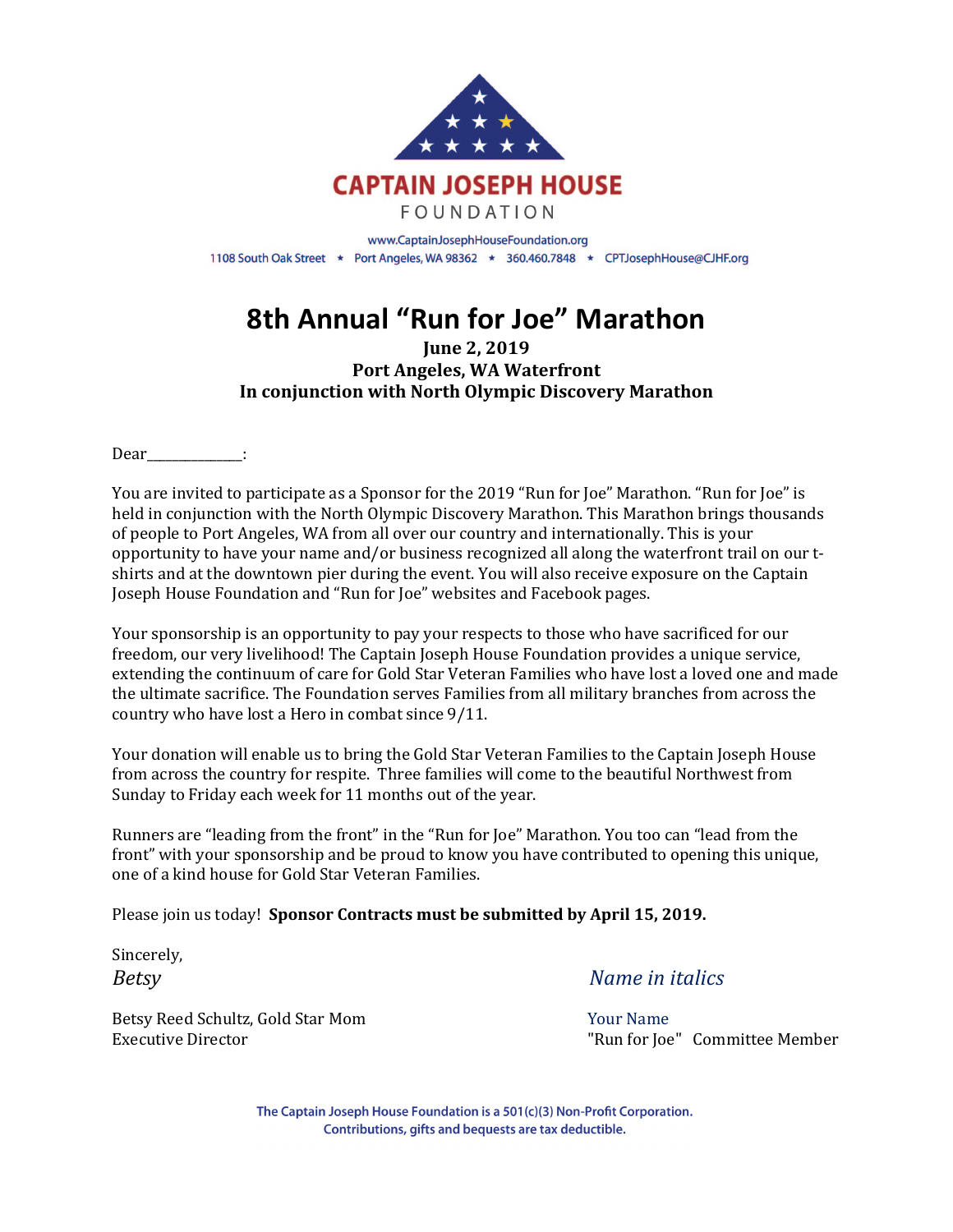

# 8th Annual "Run for Joe" Marathon

#### **June 2, 2019 Port Angeles, WA Waterfront** In conjunction with North Olympic Discovery Marathon

## **Sponsorship Levels and Benefits**

Gold Sponsor \$1000+

- Large logo (black ink) in prominent position on back of marathon commemorative shirt and runner's singlet
- Choice of either marathon commemorative shirt or runner's singlet
- Recognized in event signage and advertising
- Recognized on websites and Facebook



### Silver Sponsor \$250+

- Medium Logo (black ink) on back of marathon commemorative shirt and runner's singlet
- Recognized in event signage and advertising
- Recognized on websites and Facebook



- Business or Individual name (black ink) on back of marathon commemorative shirt and runner's singlet
- Recognized in event signage and advertising
- Recognized on websites and Facebook

The Captain Joseph House Foundation is a 501(c)(3) Non-Profit Corporation. Contributions, gifts and bequests are tax deductible.